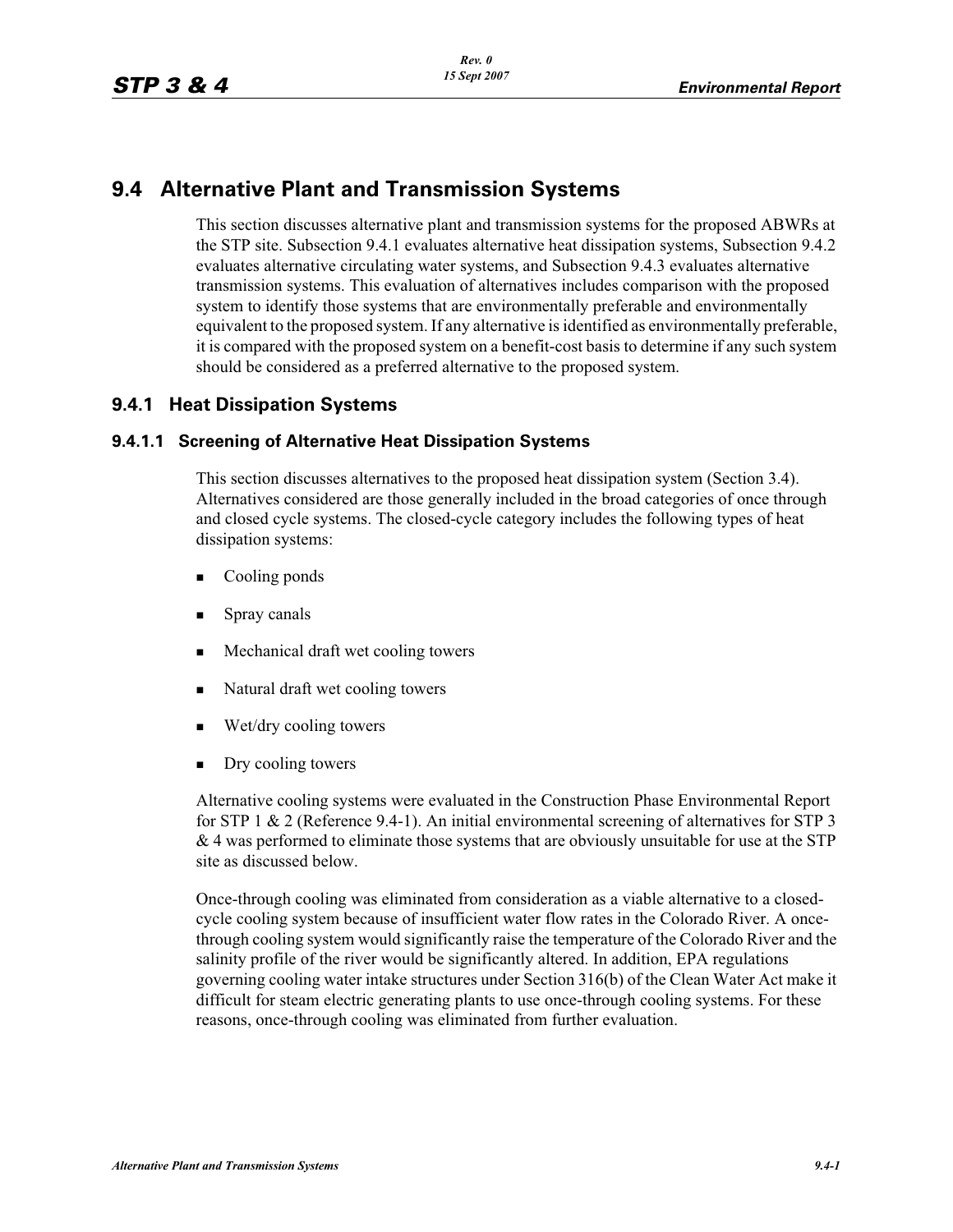Dry cooling towers were considered as a potential closed-cycle heat dissipation alternative for STP 1 & 2 (Reference 9.4-1). STPNOC concluded dry cooling was not a viable option because of high costs, operational problems, inadequate technology, and a lack of sufficient operating experience with large nuclear generating units. In its preamble to the final rule addressing cooling water intake structures for new facilities (66 FR 65256; December 18, 2001), EPA rejected dry cooling as the best available technology for a national standard for similar reasons. Dry cooling carries high capital and operating and maintenance costs. Manufacturers of large steam turbines have not yet developed turbine designs for reliable and efficient operation over the wide range of backpressures required for dry cooling towers. Dry cooling has a detrimental effect on electricity production by reducing the efficiency of steam turbines. Dry cooling requires the facility to use more energy than would be required with wet cooling towers to produce the same amount of electricity. This energy penalty is most significant in the warmer southern regions during summer months (periods of maximum dry-bulb temperature) when the demand for electricity is at its peak, such as the location of the STP facility. The energy penalty would result in an increase in environmental impacts as replacement generating capacity would be needed to offset the loss in efficiency from dry cooling. EPA concluded that dry cooling is appropriate in areas with limited water available for cooling or where the source of cooling water is associated with extremely sensitive biological resources (e.g., endangered species, specially protected areas). The site-specific conditions do not warrant further consideration of dry cooling for STP 3 & 4.

Four closed-cycle evaporative cooling tower systems, a closed-cycle spray canal, and a closedcycle cooling reservoir were evaluated in detail for  $STP_1 \& 2$ , including their economic costs and environmental impacts. These same alternatives are considered for  $STP$  3 & 4. A screening comparison of the alternatives is provided in Table s 9.4-1 and 9.4-2. The analysis presented in the Construction Phase Environmental Report for STP 1 & 2 considered alternative systems for two net 1250 MWe nuclear generating units. The relative impacts of the heat dissipation system alternatives would be similar for the ABWR units (net 1300 MWe each) proposed as STP 3  $\&$ 4. Consequently, the evaluation presented in the Construction Phase Environmental Report for STP 1  $\&$  2 (Reference 9.4-1) serves as the basis for the comparison of heat dissipation alternatives for STP 3 & 4.

### **9.4.1.1.1 Cooling Pond**

This section describes and evaluates the feasible alternative heat dissipation systems that use a closed-cycle cooling reservoir. As described in Section 3.4, a closed-cycle cooling system using the existing Main Cooling Reservoir (MCR), supplemented by mechanical draft cooling towers, is the preferred alternative for STP 3  $\&$  4. Because of the intermittent nature of makeup water pumping operations (see Section 3.4), storage capacity is required to account for losses that occur during periods when no makeup water is available to offset them. In a simulated operation of the MCR over the projected 40-year operating life of STP 1 & 2 (Reference 9.4- 1), STPNOC determined that a maximum storage volume of 162,400 acre-feet was required. An additional 24,600 acre-feet are required to provide sufficient cooling surface area to maintain reasonable plant efficiency for STP  $1 \& 2$  following the worst drought period on record.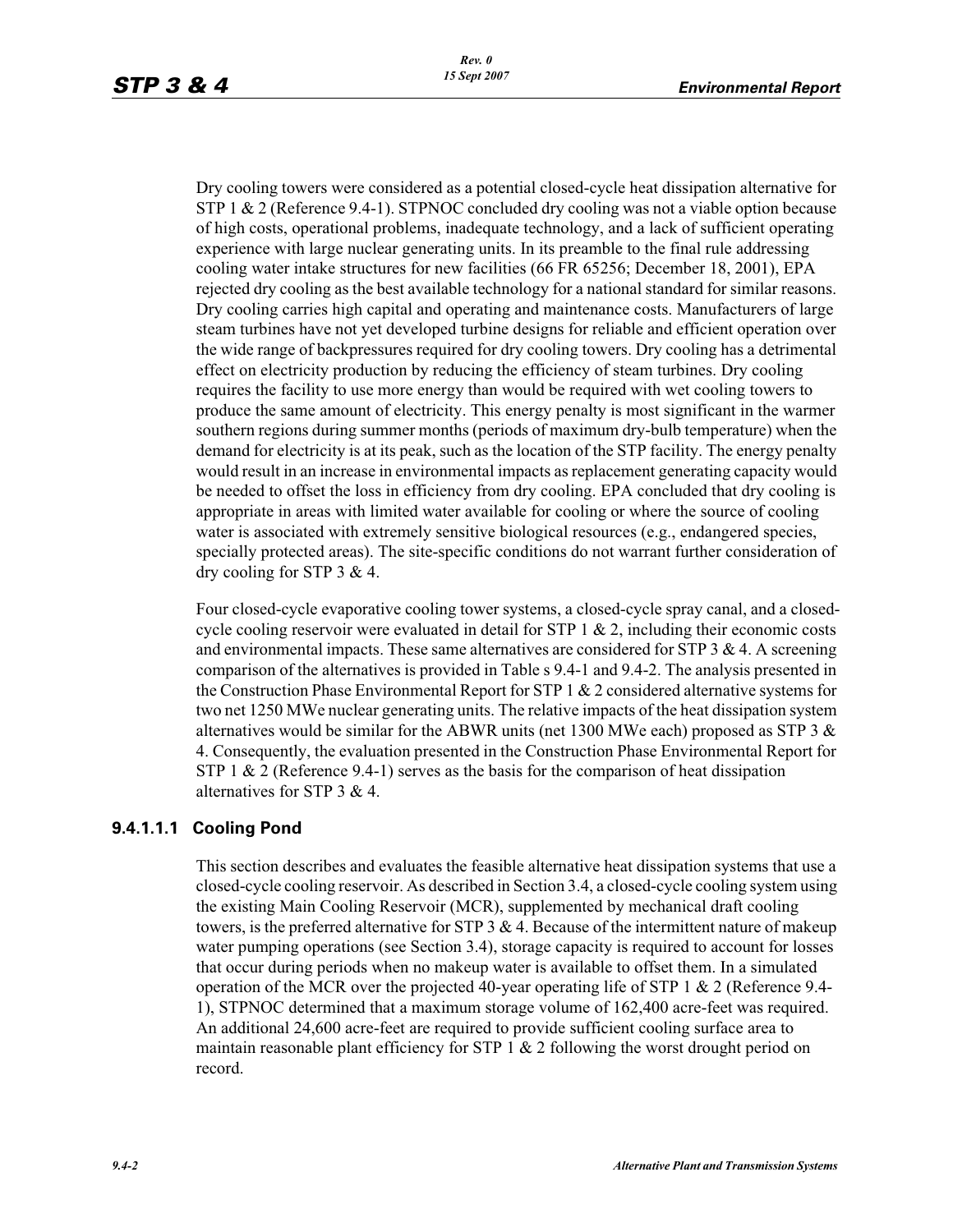As an alternative to the 7000-acre surface area selected for the MCR, a reduced MCR area of 3500 acres was previously considered as part of the initial STP 1  $\&$  2 site evaluation. The reduction in MCR surface area reduced the net natural evaporative losses; however, the remaining losses still resulted in an estimated total storage requirement of 126,000 acre-feet. This storage volume would require a normal operating elevation for the reduced area MCR of 58.3 ft mean sea level (MSL). STPNOC considered a normal maximum operating level higher than approximately 49 feet MSL to be impracticable given the limitations on plant layout and design. The potential effects resulting from a breach of the MCR embankment and the subsequent rush of water into the plant and the economics of the embankment construction make the higher operating level impractical. Consequently a 7000-acre reservoir was selected as the design basis for the STP site.

STPNOC concluded in the STP 1 & 2 construction phase ER that the 7000-acre MCR would provide adequate cooling capacity for a design thermal load of approximately 5000 MWe. This is roughly the combined load of STP 1 & 2 (two 1250 MWe units) and 3 & 4 (two 1300 MWe units). STPNOC recently reevaluated the thermal performance of the MCR and concluded the cooling capacity was adequate to support the heat load of STP 1  $\&$  2 and STP 3  $\&$  4.

Makeup water would be pumped to the MCR on an intermittent basis from the estuarine portion of the Colorado River. If necessary, blowdown from the MCR would be discharged to the river. The makeup and blowdown requirements for the MCR are described in Section 3.4.

For the spray canal and cooling tower alternatives in the STP 1  $\&$  2 construction phase ER, STPNOC evaluated the withdrawal of makeup water from the freshwater portion of the Colorado River upstream of the Fabridam near Bay City, and transport of this water supply to the STP site via canal. Because of water availability considerations and thermal regulations for the Colorado River, STPNOC had estimated an 1800-acre storage reservoir for makeup water and a 325-acre holding reservoir for blowdown would be required to operate the spray canal and cooling tower alternative systems for STP  $1 \& 2$  (Reference 9.4-1). For the application of these alternative heat dissipation systems to STP  $3 \& 4$ , STPNOC assumed the MCR could perform the functions of the additional reservoirs and the only land requirements would be those associated with the cooling system components (e.g., spray canal or cooling towers, piping, intake and return structures). Other attributes of these heat dissipation alternatives are described in the following sections.

### **9.4.1.1.2 Spray Canal**

This alternative would add a new canal equipped with an array of spray modules to promote evaporative cooling. The spray canal evaluated for STP 1  $\&$  2 had an effective length of 20,250 feet and a width of 200 feet. The power spray modules would be placed in rows of four across the canal and spaced approximately 180 feet apart in the direction of flow in the canal. Each spray module would contain a single nozzle powered by a 75-horsepower motor. Each pass would consist of a row of four spray nozzles across the canal. The canal would contain 448 power spray module units and 112 passes with each module floating on the surface of the water.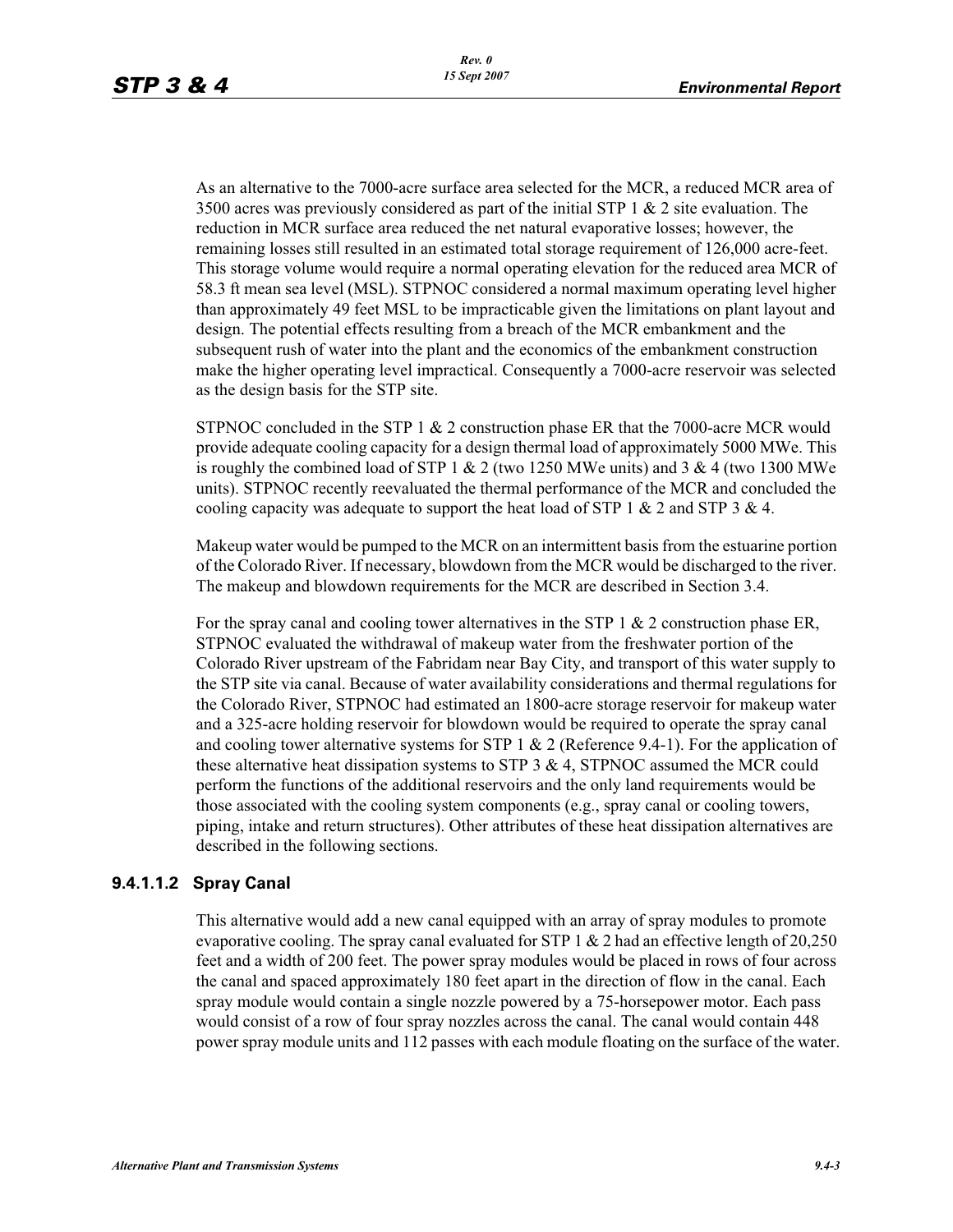Condenser water would be cooled by pumping the water in the canal through the spray nozzles, thereby breaking the water into small droplets. The spray from each nozzle would rise to a height of approximately 16 feet and fall in a circular pattern with a diameter of approximately 50 feet at the surface of the canal. Since the water droplets are cooled by evaporation and by sensible heat transfer, due to increased surface area of the water droplets, the water temperature falling back into the canal is reduced. Circulation of the cooling air would be provided by the prevailing wind at the ambient temperature and by the vertical velocity resulting from the increased buoyancy of the warm, moist air.

### **9.4.1.1.3 Mechanical Draft Wet Cooling Towers**

This alternative consists of three towers, each containing 12 cells, for each nuclear generating unit. The towers would be located with their longitudinal axes parallel to the direction of prevailing wind to minimize aerodynamic downwash of the exhaust plumes to ground level and to enhance the merging of the exhaust plumes from adjacent cells, increasing the plume rise. Ground-level fogging and icing would be minimized as would the channeling of moist air from the exhaust of one tower to the intake of another. A fan would be located near the top of each cell, to draw ambient air into and through the cell. The warmed water from the condenser would be cooled by evaporative and sensible heat transfer by contact with the ambient air in the fill (packing) section of each cell.

### **9.4.1.1.4 Natural Draft Wet Cooling Towers**

This alternative consists of a single hyperbolic tower, 500 feet high, for each nuclear generating unit. The density difference between the ambient air outside the tower and the warm moist air inside would provide the driving force for the air circulation through the tower. The natural draft tower must be relatively tall to achieve adequate air flow rates through the tower. Circulating water leaving the condenser is sprayed by nozzles into the fill section of the tower, where the droplets are brought in contact with the circulating air. The water is cooled through evaporative and sensible heat transfer. Because of the relatively high release points and the buoyancy of the plumes from natural draft towers, recirculation of the exhaust between towers is generally not encountered. The positioning of natural draft towers within the STP site boundaries is less critical than for other evaporative heat dissipation alternatives.

### **9.4.1.1.5 Mechanical Draft Wet/Dry Cooling Towers**

This alternative consists of four towers, each containing 12 cells, for each nuclear generating unit. Similar to the mechanical draft towers discussed previously, these towers would be located with their longitudinal axes parallel to the direction of prevailing wind to minimize recirculation of the exhaust plume. STPNOC evaluated a parallel path variety of wet/dry cooling towers in which the air-cooled heat exchanger is located above an evaporative wet section. The wet section of the tower would be similar to that of the mechanical draft wet tower described above. Warmed water from the condenser first passes through the tube side of the aircooled heat exchanger, where it is cooled by a stream of ambient air. A fan located above the dry section draws the ambient air through the tower. The partially cooled water then passes through the wet section of the tower, where it is further cooled by evaporative and sensible heat transfer. The air streams from both the wet and dry sections of the tower are thoroughly mixed before being exhausted to the atmosphere. The mixed exhaust stream is in an unsaturated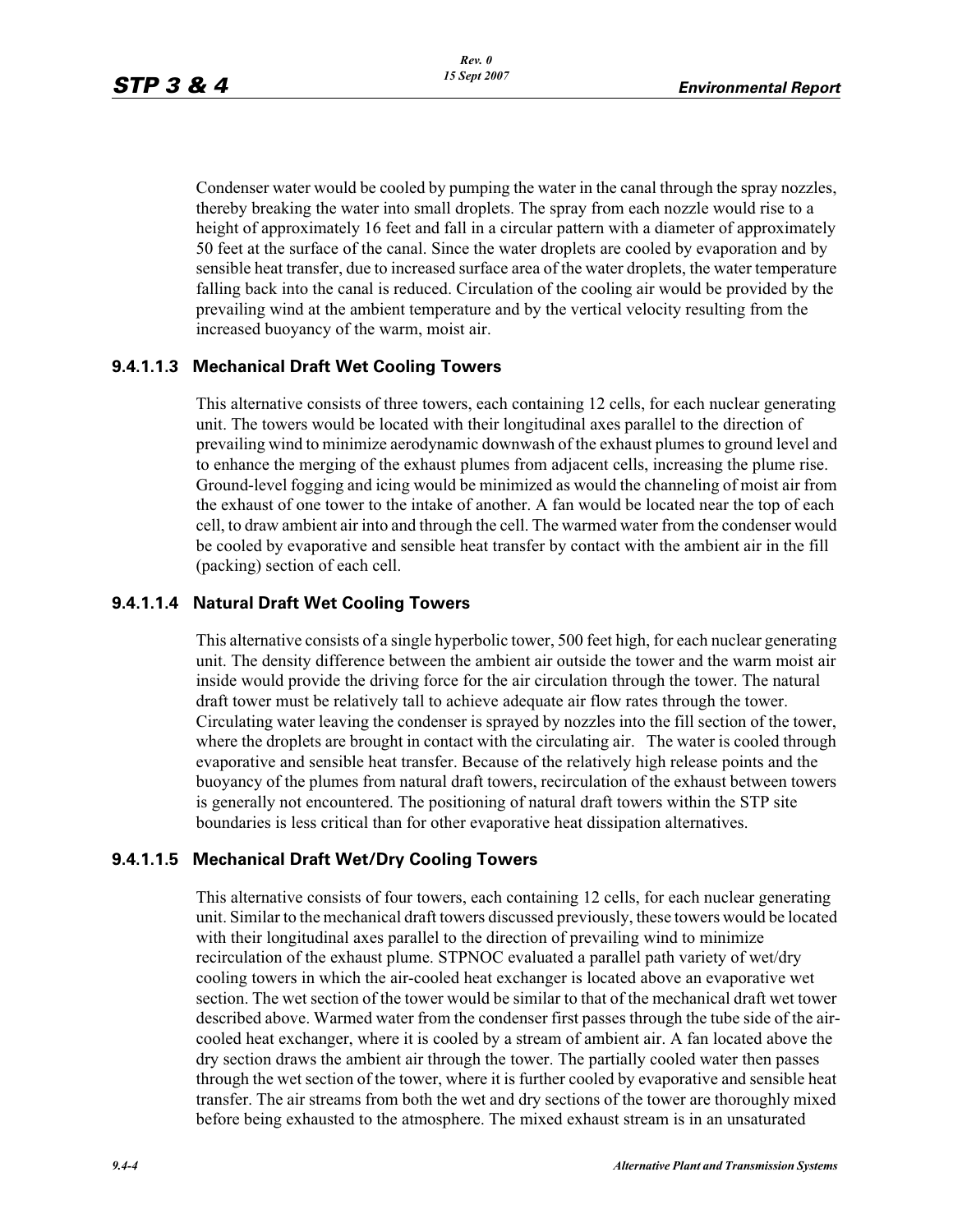condition which reduces the potential for fogging. For the type of wet/dry towers under consideration, the relative humidity of the exhaust air would be approximately 70% over the entire range of operating conditions.

This type of cooling tower is used primarily in areas where plume abatement is necessary for aesthetic reasons or to minimize fogging and icing produced by the tower plume. Wet/dry cooling towers use approximately two-thirds to one-half less water than wet cooling towers (Reference 9.4-2). Neither of these advantages is significant for the STP site. Additionally, somewhat more land is required for the wet/dry cooling tower because of the additional equipment (fans and cooling coils) required in the tower assembly. The same disadvantages described above for dry cooling towers would also apply to the dry cooling portion of the wet/dry cooling tower. The dry cooling process is not as efficient as the wet cooling process because it requires the movement of a large amount of air through the heat exchanger to achieve the necessary cooling. This movement is accomplished by fans. This results in less net electrical power for distribution. Consequently, there would be an increase in environmental impacts because a replacement generating capacity would be needed to offset the loss in efficiency from dry cooling.

### **9.4.1.1.6 Fan-Assisted Natural Draft Cooling Towers**

Fan-assisted natural draft towers combine some of the characteristics of mechanical and natural draft towers. This alternative consists of three cooling towers for each nuclear generating unit. For STP 1 & 2, STPNOC had evaluated a tower height of 176.5 feet and base diameter of 206 feet. Each tower is equipped with a single fan near the exit of the tower. Air circulation is achieved by both the forced draft produced by the fan and the natural draft resulting from the difference in density between air inside and outside of the tower. Recirculation of warm moist air between towers would occur infrequently given the discharge height of the tower.

### **9.4.1.2 Analysis of Alternative Heat Dissipation Systems**

Six closed-cycle cooling systems are considered suitable heat dissipation systems for the STP site and are evaluated in detail. A cooling pond (the MCR) was selected as the preferred alternative and evaluated in Chapters 4 and 5 of the ER. In accordance with NUREG-1555, the five alternative heat dissipation systems were evaluated for land use, water use, and other environmental requirements. The screening comparison of these alternatives is presented in Tables 9.4-1 and 9.4-2. None of the alternative systems is considered environmentally preferable to the MCR, which is the proposed heat dissipation system for STP 3  $\&$  4.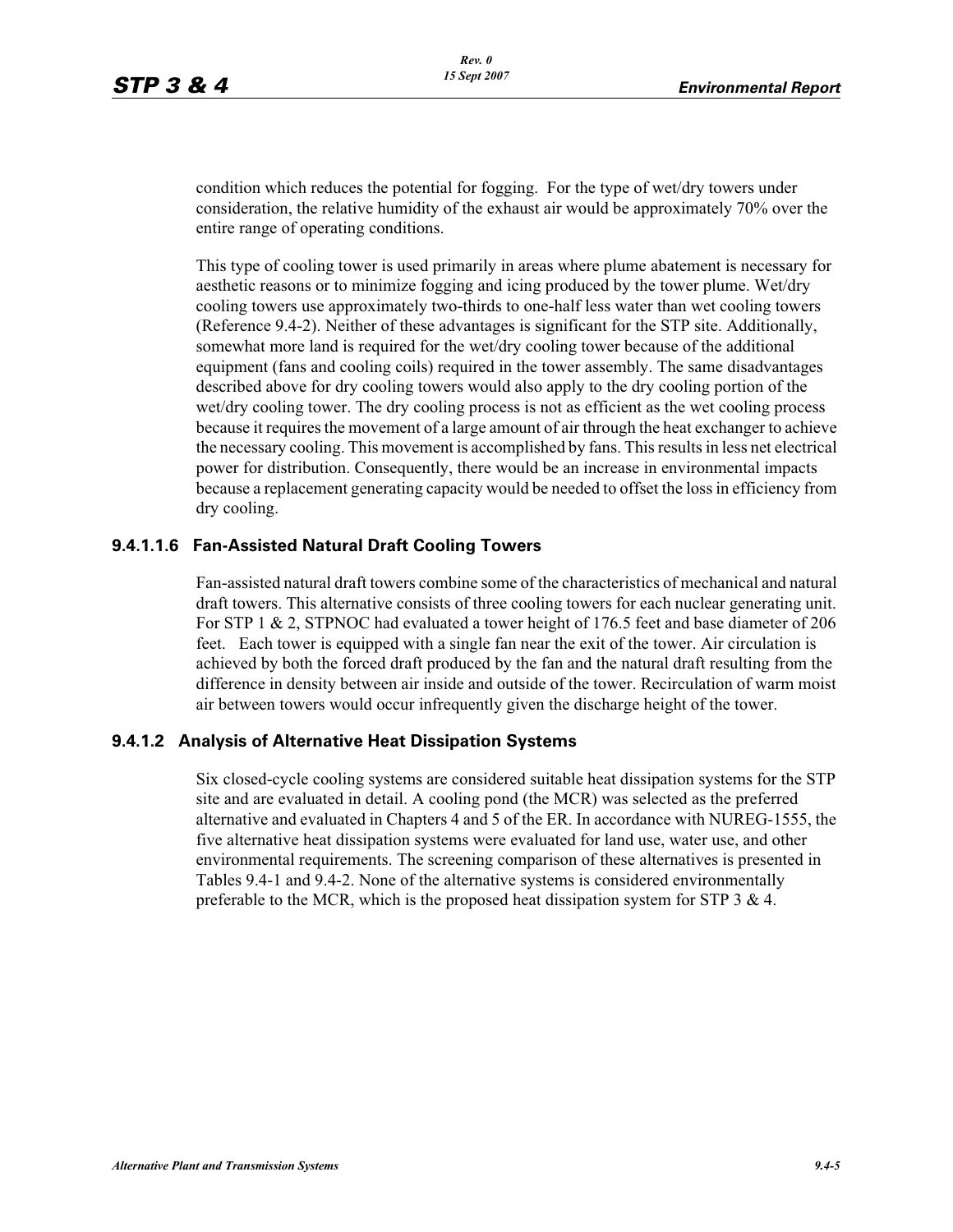### **9.4.2 Circulating Water Systems**

In accordance with NUREG-1555, this section considers alternatives to the following components of the plant circulating water system:

- intake systems
- discharge systems
- water supply
- water treatment

NUREG-1555 indicates that the applicant should consider only those alternatives that are applicable at the proposed site and are compatible with the proposed heat dissipation system. As discussed in Section 9.4.1, six closed-cycle cooling systems are considered viable heat dissipation systems for the STP site.

Heat dissipation with each of the alternative systems relies on evaporation for heat transfer. The water from the cooling system lost to the atmosphere through evaporation must be replaced. In addition, this evaporation would result in an increase in the concentration of solids in the circulating water. To control solids, a portion of the recirculated water must be removed, or blown down, and replaced with fresh water. In addition to the blowdown and evaporative losses, a small percentage of water in the form of droplets (drift) would be lost from the cooling tower systems. Makeup water pumped from the Colorado River intake structure (Subsection 9.4.2.1) would be used to replace water lost by evaporation, blowdown, and drift from the cooling systems. Blowdown water would be returned to the river via a discharge structure at the shoreline (Subsection 9.4.2.2).

### **9.4.2.1 Intake Systems**

Standard technical practice was followed in siting and designing the makeup water intake structure at the Colorado River for the original plant. The intake structure was designed originally to serve four units, so no additional design modifications are required for this project. The intake bays, fish screens, trash racks, and bypass system are already operational for STP 1  $& 2.$  The refurbishment of the intake structure to accommodate STP 3  $& 4$  will consist of installing new pumps and traveling screens in existing housings.

As described in Subsection 5.3.1.2, when required, water will be pumped from the Colorado River through a shoreline intake system at 0.5 feet per second, and passed through trash racks and through traveling screens with a 3/8-inch (9.5 millimeters) mesh. The traveling screens will operate intermittently to coincide with the intermittent withdrawal of river water. Fish collected on the screens can be returned to the river by being washed off and sluiced through a fish bypass pipe. The point of return is at the downstream end of the intake structure, approximately 0.6 meters (2 feet) below normal water elevation.

Approach and through-screen velocities are regulated by EPA and the states and subject to review under best management practices (40 CFR 401.14). The approach velocity for STP 1  $\&$ 2 was designed to be 0.5 feet per second (Subsection 5.3.1.2). The approach velocity of 0.5 feet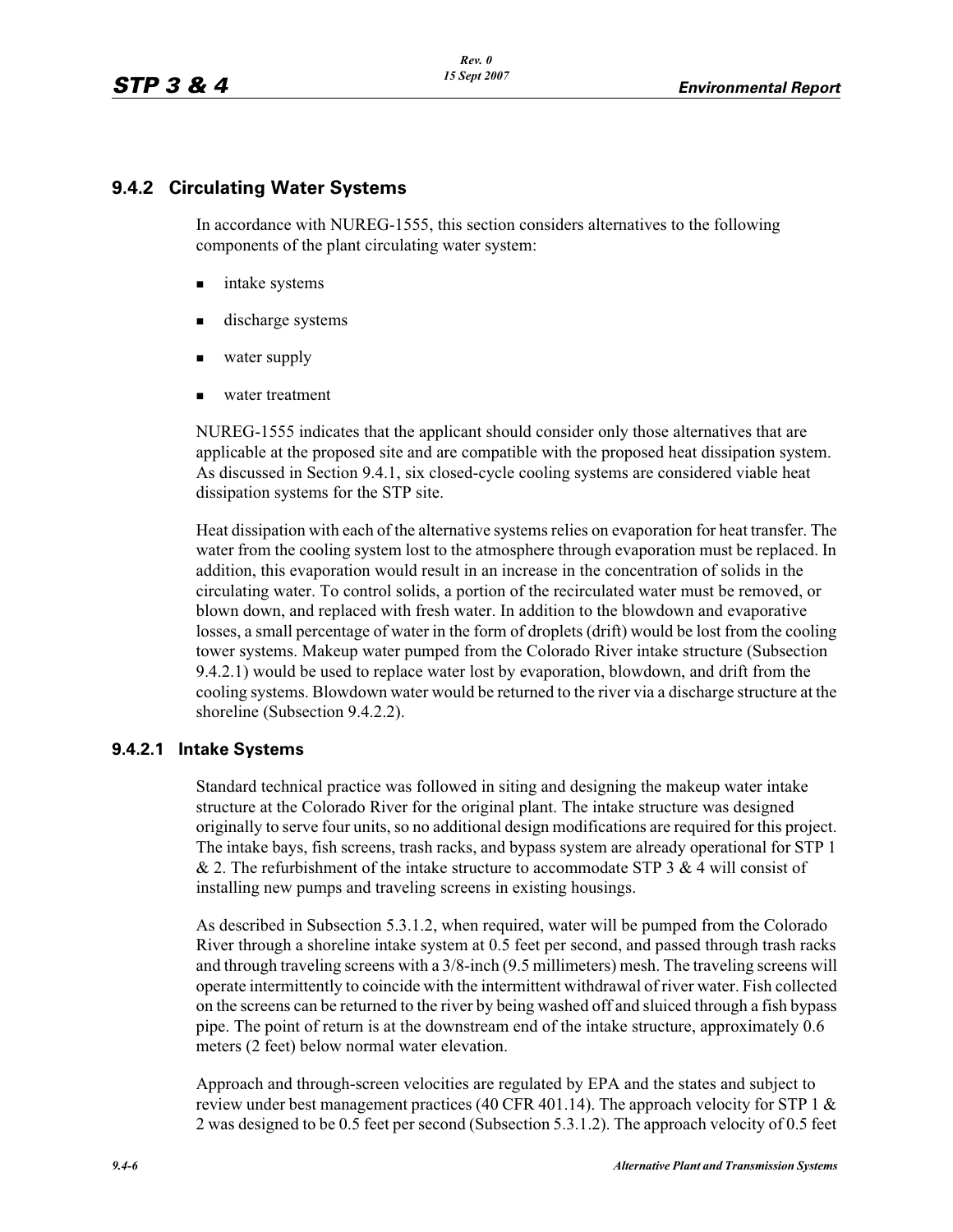per second is not expected to change when STP 3 & 4 become operational (Subsection 5.3.1.2). Alternate locations for the STP 3  $\&$  4 water intake would increase the amount of land impacted by construction. In addition, pumping costs could increase because of a longer distance from the makeup water intake to the MCR. No environmentally preferable alternatives to the use of the existing makeup water intake structure or alternative locations for a makeup water intake structure were identified.

As part of the proposed heat dissipation system, STPNOC considered four potential designs/locations for the STP 3 & 4 circulating water intake structure at the MCR.

- -Option 1 – Intake structure located along the dike separating the STP 1  $\&$  2 circulating water intake structure and return.
- -Option 2 – Intake structure located to the west of the combined STP 1 & 2 and STP 3 & 4 circulating water return flows, intakes and discharges separated by dikes.
- -Option 3 – Offshore intake positioned directly south of the STP 1  $\&$  2 intake structure. Piping from intake to run through the dike to a shoreline structure located to the west of the STP 1 & 2 intake
- -Option  $4$  – Intake structure located immediately adjacent to the STP 1 & 2 intake structure, portion of dike removed to accommodate placement of STP 3 & 4 intake structure between STP 1 & 2 intake and discharge outfall

Table 9.4-3 provides a comparison of these alternative circulating water intake designs/locations. Option 1 was selected as the preferred alternative. Each of the other options had at least one factor (cooling efficiency, construction cost, interference with ongoing plant operations) that prevented it from being a viable option. None of the other options were environmentally preferable to the proposed design.

### **9.4.2.2 Discharge Systems**

As described in Section 3.4, the circulating water system for STP 3  $\&$  4 would be a closed-cycle cooling reservoir system. All cooling system discharges, including blowdown from the mechanical draft cooling towers that serve as the Ultimate Heat Sink (UHS), would be discharged to the MCR via a new circulating water return. The design is similar to the existing circulating water return for STP 1  $\&$  2. No environmentally preferable alternatives to the proposed return were identified.

A dike will separate the circulating water intake structure and return to avoid recirculation and to promote cooling efficiency by lengthening the cooling water flow path. The new circulating water return from STP 3  $&$  4 would be located adjacent to the existing STP 1  $&$  2 return. The location of the return and placement of dikes would be determined by the location of the circulating water intake structure for STP  $3 \& 4$  and associated pipe routing (see Subsection 9.4.2.1).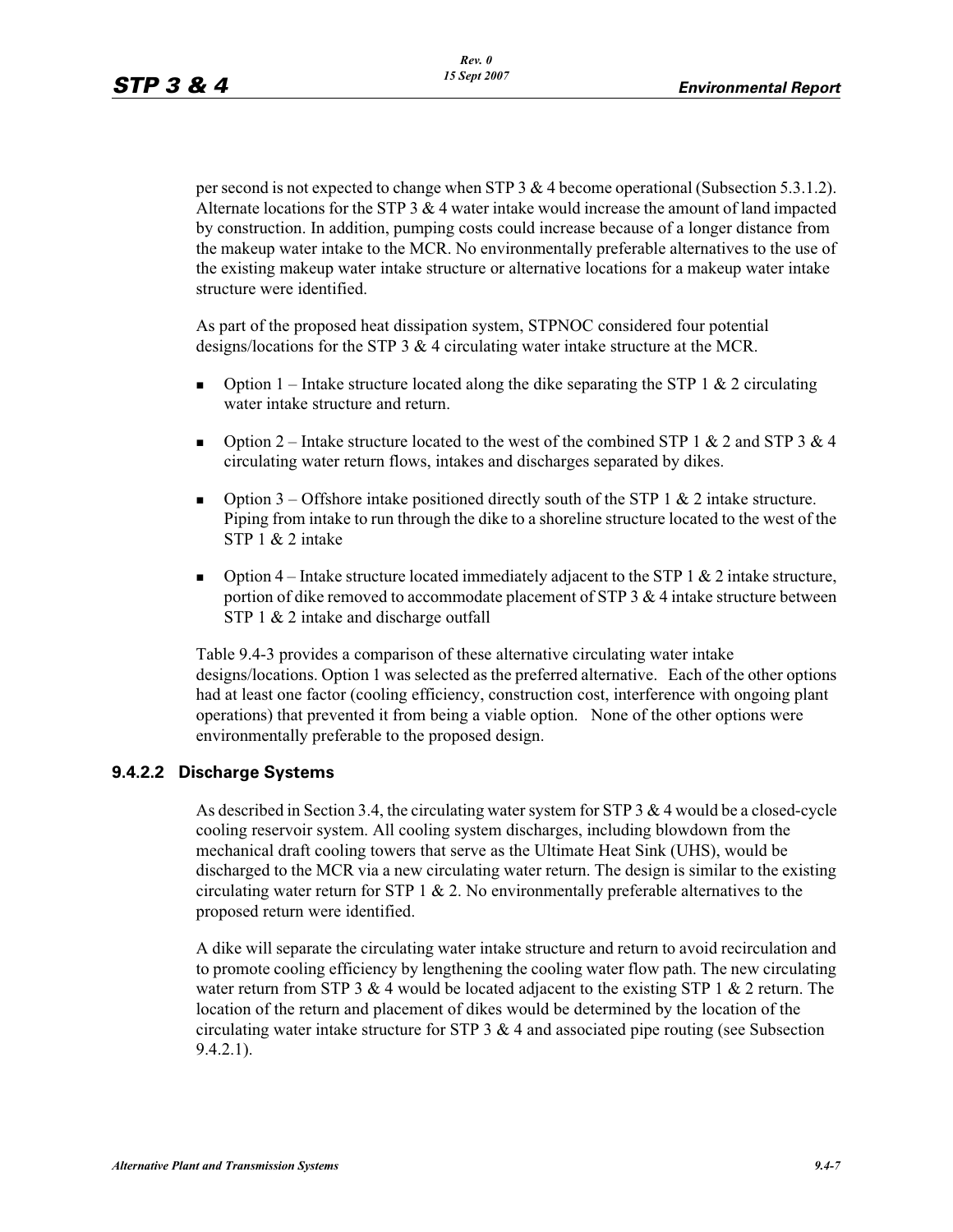MCR water quality, and thus the quality of any blowdown water from the MCR, is maintained by selective diversion from the Colorado River during high river flow conditions (>1200 cubic feet per second). The maximum operating level of the MCR was increased from 45 to 47 feet MSL to take advantage of reservoir makeup opportunities when river flows are high. Projections on water quality in the MCR and additional upstream demands on the Colorado River could necessitate the use of the permitted reservoir blowdown system to maintain water quality (Reference 9.4-3).

As discussed in Section 3.4, blowdown from the MCR would be directed to the Colorado River via the existing blowdown structure, which includes a 1.1-mile-long discharge line that extends downstream along the west bank of the river and is equipped with seven discharge ports. One or more of the ports may be opened, depending on river flows, to promote rapid mixing of the effluent. Because the blowdown flow would be a small percentage of the Colorado River flow (Subsection 5.3.2), the effect on temperature downstream in the Colorado River would be negligible, and limited to an area in the immediate vicinity of the blowdown line. Similarly, chemical discharges would mix quickly with the larger freshwater flow of the Colorado River and impacts to aquatic communities will be small. Because STPNOC has proposed to use the existing blowdown structure and the impacts of its operation are SMALL, no consideration of alternatives to the proposed design was needed.

### **9.4.2.3 Water Supply**

The Colorado River would supply makeup water to the MCR to replace evaporative and seepage losses. Circulating water would be withdrawn from the MCR for condenser and turbine system cooling. The circulating water would be returned to the MCR. Groundwater wells would provide makeup water to the UHS (two mechanical draft cooling towers) and, indirectly (as blowdown from the towers) to the MCR. During normal operation, approximately 500 gpm of groundwater would be returned as surface water to the MCR (Table 3.3.1).

Hydrological studies in support of construction of STP 1 & 2 (Reference 9.4-1) showed a dependable supply of unappropriated water in the Colorado River during the six winter months of October through March. These studies involved an assessment for the years 1949 to 1971, and indicated that this water supply can be supplemented from flood flows during the other periods of the year. These conclusions remain valid for STP  $3 \& 4$ . The 7000-acre MCR is required for storage given the recurrence of droughts. Reservoir water quality is maintained by selective pumping from the Colorado River during high flow conditions. STPNOC has developed guidelines for water management during drought conditions that require actions at decreasing MCR levels. These guidelines allow water quality to be reduced in order to maintain MCR level during drought conditions (Reference 9.4-3).

In support of STP 1 & 2, STPNOC considered obtaining makeup water for the MCR from the Gulf of Mexico. While the use of makeup water from the Gulf of Mexico on a continuous basis would reduce the required size of the MCR, the costs associated with transporting makeup water and returning blowdown approximately 18 miles to the Gulf of Mexico make this alternative economically unattractive in comparison to using estuarine water from the Colorado River. Use of salt water from the Gulf of Mexico was also less desirable than the use of estuarine waters because of engineering problems associated with saltwater operation and because of the ecological impacts associated with the long pipeline and with the withdrawal of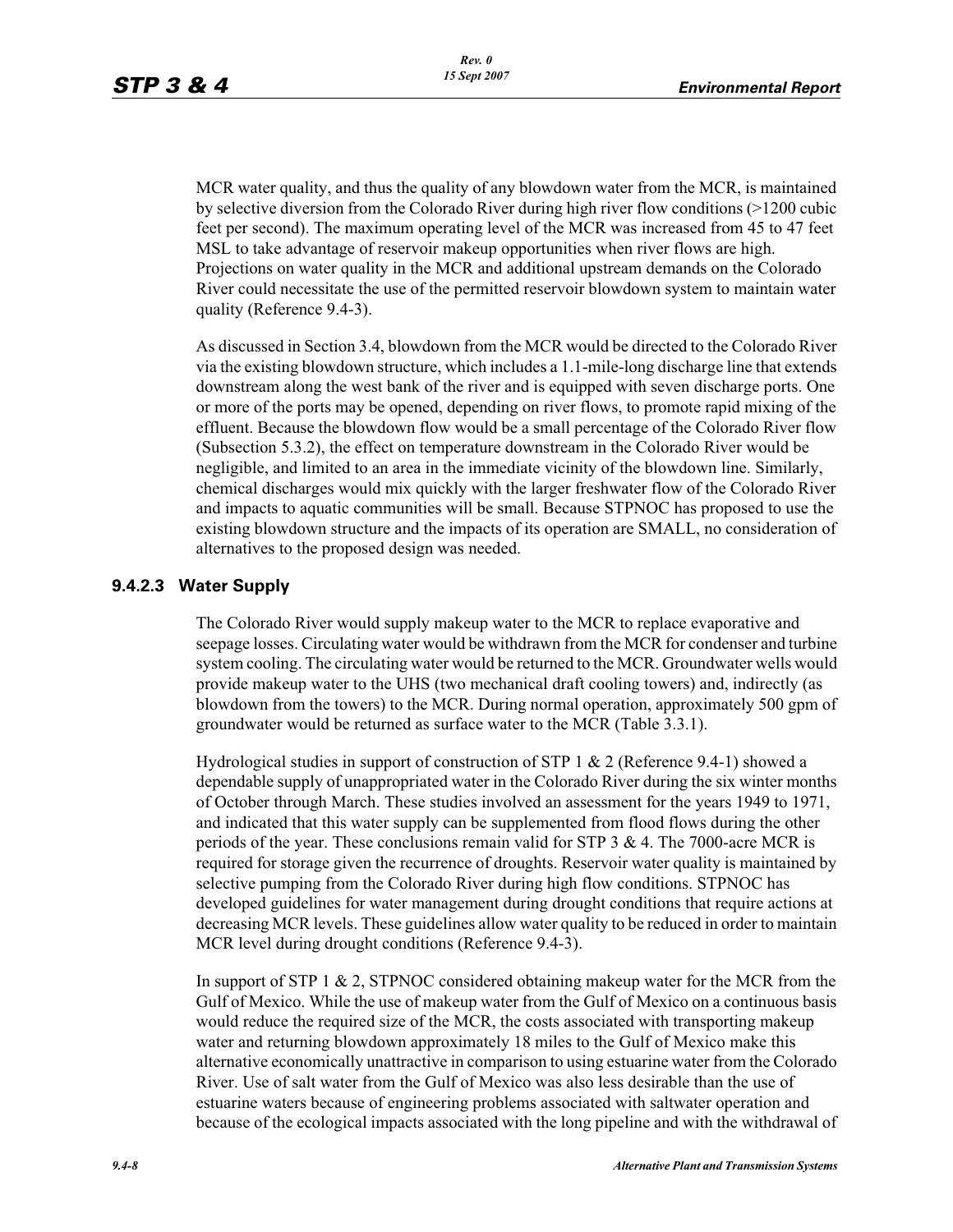makeup water from, and the discharge of blowdown to, the Gulf. This alternative is not environmental preferable to the proposed makeup water supply from the Colorado River.

In the case of the cooling reservoir, makeup water would be pumped on an intermittent basis from the estuarine portion of the Colorado River. The makeup and blowdown schemes for the MCR are described in Section 3.4. In the case of the spray canal or cooling tower systems, makeup water would be withdrawn from the freshwater portion of the Colorado River above the Fabridam near Bay City. The makeup water would be transported to the site via canal. Because of water availability considerations and thermal regulations for the river, STPNOC estimated an 1800-acre storage reservoir for makeup water and a 325-acre holding reservoir for blowdown would be required to operate the spray canal or cooling tower alternative heat dissipation systems (Reference 9.4-1). In evaluating alternative heat dissipation systems for STP 3 & 4, STPNOC assumed the functions of these additional reservoirs could be performed by the existing MCR with water supplied from the freshwater portion of the Colorado River. Construction of these additional reservoirs would not be environmentally preferable to use of the existing MCR.

STPNOC estimates that a supply of approximately 60,000 acre-feet per year of makeup water from upstream sources would be required to operate the spray canal or cooling tower alternative systems for STP 1  $\&$  2 during years of relatively low rainfall and high gross evaporation from the onsite reservoir. The cost of purchasing makeup water from the reservoirs near Austin was estimated at \$15 per acre-foot during the planning for STP 1 & 2 (Reference 9.4-1) and would be higher now. In the case of the cooling pond (MCR) alternative, makeup water could be supplied from the estuarine portion of the Colorado River for the cost of pumping. Alternative sources of water, such as the use of the reservoirs near Austin, would represent a future loss of that freshwater supply for alternative uses and would not be environmentally preferable to the current STP water supply from the estuarine portion of the Colorado River.

### **9.4.2.4 Water Treatment**

As described in Subsection 3.3.2, the Colorado River would be the source of makeup water to the MCR which provides cooling for the new units' circulating water system. This water supply would be treated by injecting biocides at the intake structure to control biofouling in the circulating water system and associated piping. Because STP  $3 \& 4$  would use the same water supply as the existing units, STPNOC expects that makeup and process water for the proposed units would be treated in the same manner.

Biocides or chemical additives would be from those approved by the U.S. Environmental Protection Agency or the state of Texas and the volume and concentration of each constituent discharged to the environment would meet the requirements established in the TPDES permit. This permit would be revised, as necessary, to accommodate the construction and operational needs of STP 3 & 4. The final choice of water treatment chemicals or combination of chemicals would be dictated by makeup water conditions, technical feasibility, economics, and discharge permit requirements. Since the discharges from the system would be subject to TPDES permit limitations that consider aquatic impacts, these limitations would ensure that there would be no significant impact from these discharges and, thus, different water treatment chemicals would be not be environmentally preferable to the existing impacts.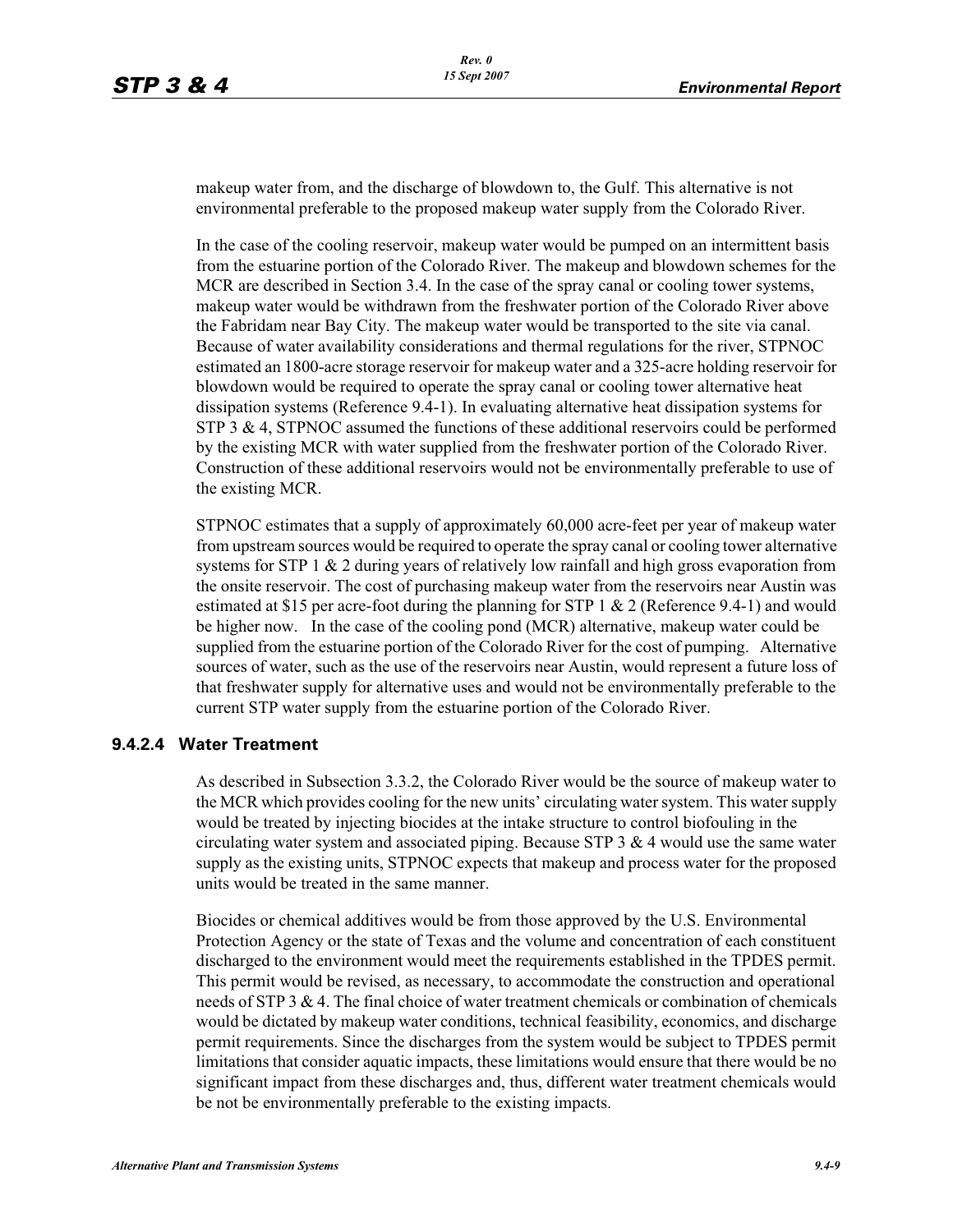### **9.4.3 Transmission Systems**

New 345kV towers and lines would be constructed from the new STP 3  $\&$  4 switchyard to connect to existing transmission lines on the STP site. Some modifications to the transmission system would be required; however, no new transmission lines or offsite rights-of-way would be associated with STP 3 & 4. Because the additional power provided by STP 3 & 4 would be transmitted over without significant additional environmental impacts, no new transmission system alternatives were considered.

Some modifications to the transmission system would be required. The Electric Reliability Council of Texas (ERCOT) Screening Study (Reference 9.4-4) calls for approximately 20 miles of conductor replacement to accommodate the additional current. There would be no change in line voltage and no new corridors would be needed. As discussed in Section 3.7, some towers would be replaced in order to maintain the National Electric Safety Code (NESC) standards in sag clearance.

To reduce the potential of vehicle-to-ground short-circuit shock to vehicles parked beneath the lines, all existing STP transmission lines are currently designed to provide clearances consistent with the NESC 5-milliamp rule and AEP and CenterPoint engineering standards. The upgrade of the existing transmission system described in Section 3.7 and Subsection 2.2.2.2 would likely change the geometry of the power lines, because the new conductors would sag differently and new towers would likely be taller. All transmission lines would continue to comply with the NESC and AEP and CenterPoint engineering standards.

The ERCOT Screening Study (Reference 9.4-4) identifies that some system improvements are needed to reduce thermal overloads caused by increased energy exports that would come from STP associated with the proposed interconnection. As discussed in Subsection 3.7.1, electrical design parameters, including transmission design voltage or voltages, line capacity, conductor type and configuration, spacing between phases, minimum conductor clearances to ground, maximum predicted electrical-field strength(s) at 1 meter above grade, the predicted electricfield strength(s) at the edge of rights-of way in kilovolts per meter, and the design for these values will be established from the final AEP Interconnection study.

The AEP Interconnection Study (Reference 9.4-5) evaluated a total of 11 different options to accommodate STP 3  $\&$  4. These options consisted of different combinations of upgrades to transmission lines and alternative substation configurations. Five of the options were eliminated for technical feasibility reasons, while three other options were eliminated because they did not demonstrate a superior benefit compared to the retained options. Three options were retained for further detailed engineering analysis (Reference 9.4-5). STPNOC expects that the environmental impacts of any of these three options would be similar.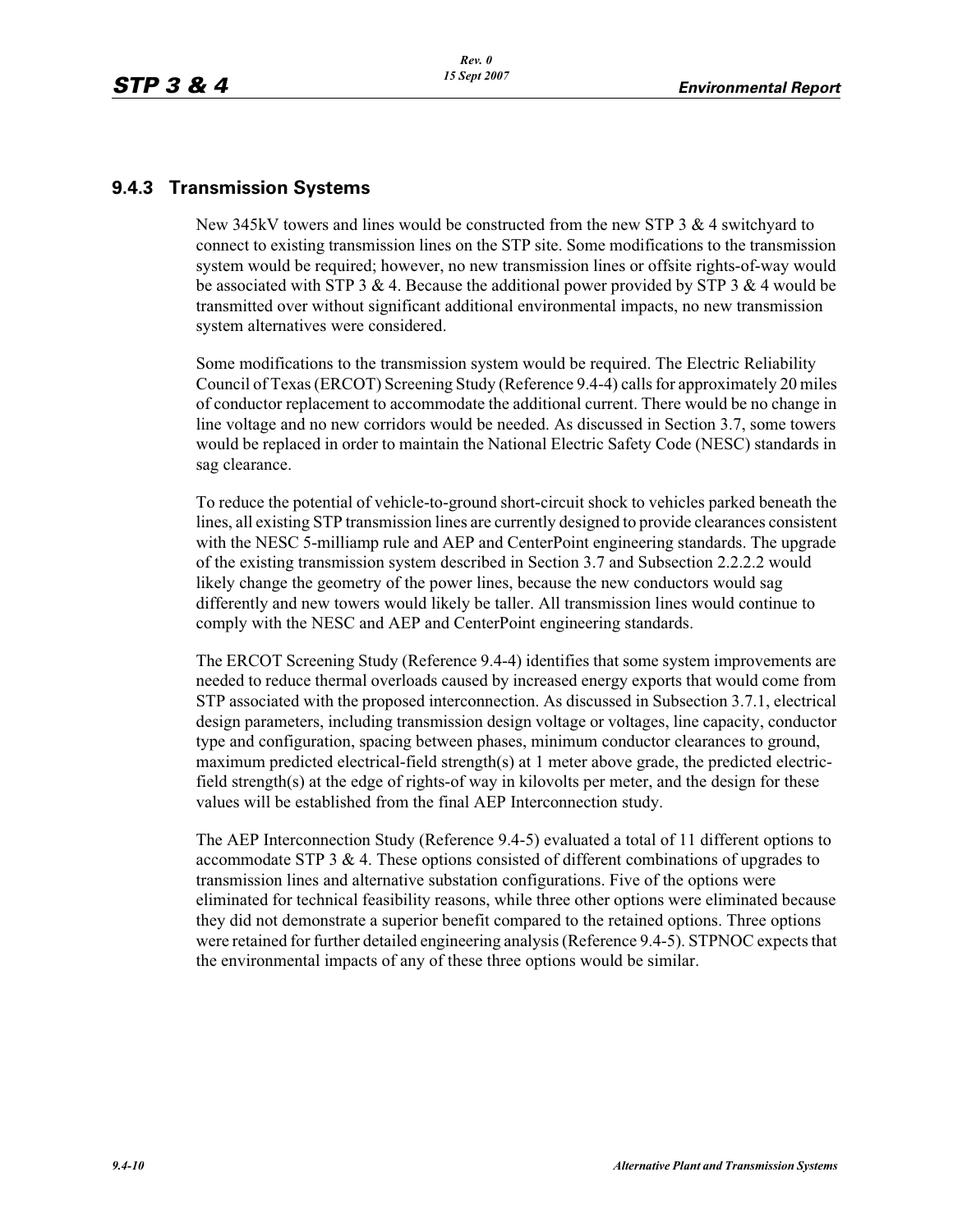### **9.4.4 References**

- 9.4-1 STP (South Texas Project) 1974. South Texas Project Units 1 & 2 Environmental Report, Amendment 2, October 25.
- 9.4-2 "Technical Development Document for the Final Regulations Addressing Cooling Water Intake Structures for New Facilities," EPA (U.S. Environmental Protection Agency), EPA-821-R-01-036, November, 2001.
- 9.4-3 STPNOC (South Texas Project Nuclear Operating Company) 2005. Water Conservation Plan, South Texas Project Electric Generating Station, Rev. 1, May 1.
- 9.4-4 ERCOT (Electric Reliability Council of Texas) 2007. 15INR0008 Generation Interconnect Screening Study, Matagorda County, TX. January 8.
- 9.4-5 "Interconnection Study for New Generation in Matagorda County," AEP (American Electric Power Service Corporation) 2007. 15NR0008, June.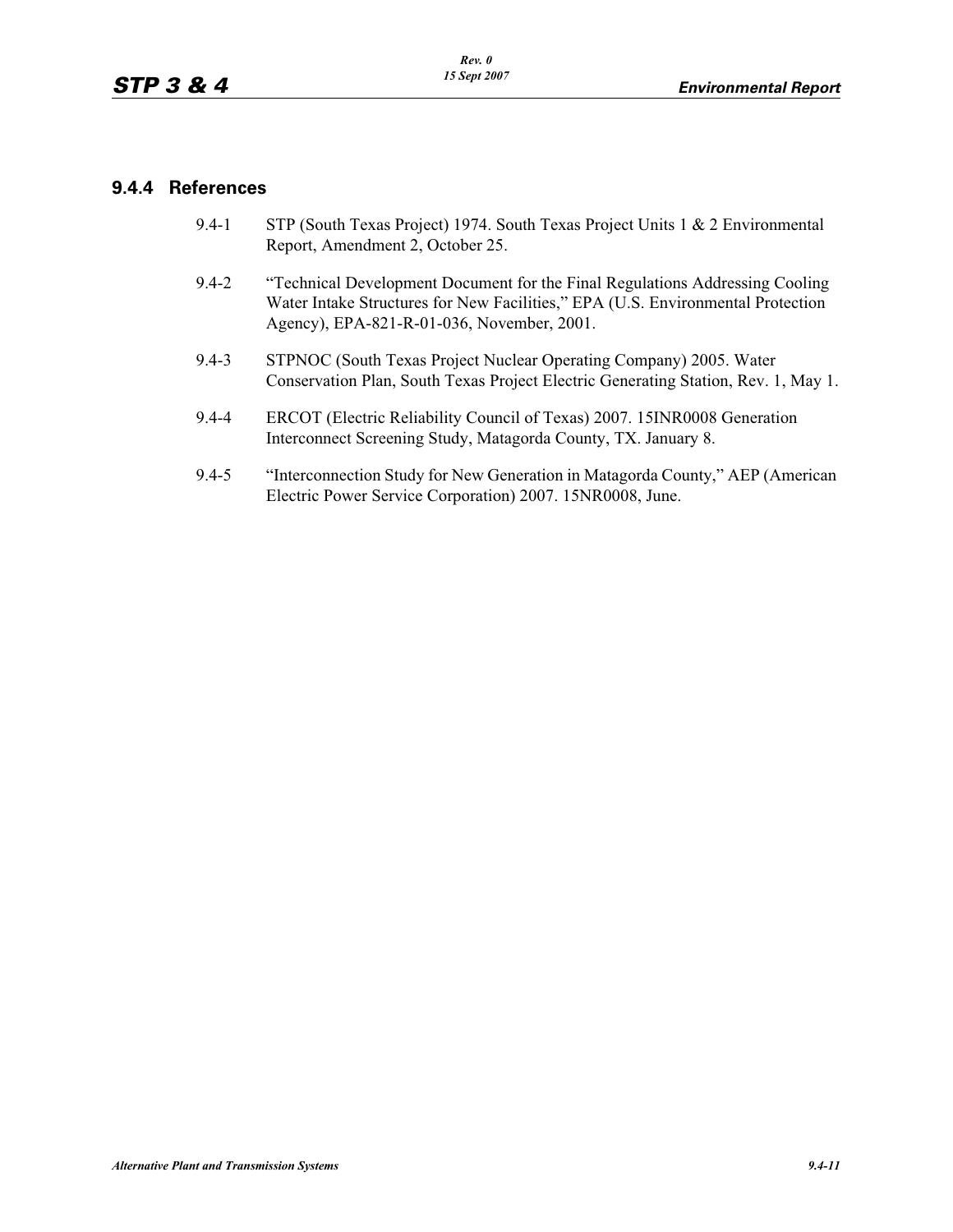|                                                           |                                                                                                                                                                                                                                                                                                                                                                                                                                                                                                       | (Alternatives 1 through 3)                                                                                                                                                                                                             |                                                                                                                                                                                                                                                                                                                                                                     |  |
|-----------------------------------------------------------|-------------------------------------------------------------------------------------------------------------------------------------------------------------------------------------------------------------------------------------------------------------------------------------------------------------------------------------------------------------------------------------------------------------------------------------------------------------------------------------------------------|----------------------------------------------------------------------------------------------------------------------------------------------------------------------------------------------------------------------------------------|---------------------------------------------------------------------------------------------------------------------------------------------------------------------------------------------------------------------------------------------------------------------------------------------------------------------------------------------------------------------|--|
| Factors Affecting System<br>Selection                     | <b>Cooling Reservoir</b><br>;ase)<br>Base C                                                                                                                                                                                                                                                                                                                                                                                                                                                           | Spray Canal                                                                                                                                                                                                                            | Mechanical Draft Wet Cooling Tower<br><b>ISOMD</b>                                                                                                                                                                                                                                                                                                                  |  |
| Land Use: Onsite Land<br>Considerations [1                | Existing 7,000-acre MCR currently<br><u>نه</u><br>operating at the STP sit                                                                                                                                                                                                                                                                                                                                                                                                                            | STP site. An additional 680 acres would be<br>acres) could be placed within the existing<br>Spray canal system (approximately 150<br>required for the intake canal corridor.                                                           | be placed within the confines of the existing<br>could be placed within the existing STP site.<br>An additional 630 acres would be required<br>for the intake canal corridor. System could<br>MDCT system (approximately 70 acres)<br>STP site.                                                                                                                     |  |
| Land Use: Terrain<br>considerations                       | cooling reservoir with adequate capacity to<br>Terrain features of the STP site support a<br>support four units.                                                                                                                                                                                                                                                                                                                                                                                      | Terrain features of the STP site are suitable<br>for a spray canal system.                                                                                                                                                             | Terrain features of the STP site are suitable<br>for a MDCT system.                                                                                                                                                                                                                                                                                                 |  |
| Consumptive Use (acre-ft/yr)<br>Water Use: Annual Average | 43,000                                                                                                                                                                                                                                                                                                                                                                                                                                                                                                | 47,000                                                                                                                                                                                                                                 | 45,000                                                                                                                                                                                                                                                                                                                                                              |  |
| Atmospheric Effects                                       | pond, or lift to become stratus for winds less<br>operation of the MCR. In addition, NUREG-<br>cooling pond like the MCR would exist as a<br>NUREG-1555 notes that the plume from a<br>fog over the pond or as ground level fog<br>1555 concludes that drift from a cooling<br>evaporating within 300 meters from the<br>shadowing would not be expected from<br>than or equal to 2.2 meters per second.<br>Elevated plumes and the associated<br>need to be<br>pond or lake would not<br>considered. | A spray canal system could produce a low-<br>localized and short-lived, and would not<br>heated pond. These impacts would be<br>encourage formation of fog above the<br>lying visible water droplet plume and<br>disrupt the viewscape | The system would emit water droplets (drift)<br>not contribute to fogging or icing conditions<br>plume. The drift droplets would be a minor<br>and intermittently produce a visible vapor<br>deposition. The water vapor plume would<br>on local road systems. Aesthetic impacts<br>from the visible plume would be small.<br>source of particulate matter and salt |  |
| Thermal and Physical Effects                              | Thermal load to the MCR would be additive<br>MCR was designed to accommodate the<br>to the thermal load from STP 1 & 2. The<br>thermal load of four units.                                                                                                                                                                                                                                                                                                                                            | canal reducing the thermal load to the MCR<br>Thermal load would be rejected to the spray<br>relative to the base case. Discharges to the<br>Colorado River would meet water quality<br>standards.                                     | thermal load to the MCR relative to the base<br>case. Discharges to the Colorado River<br>MDCT system would discharge a small<br>would meet water quality standards.                                                                                                                                                                                                |  |

# Table 9.4-1 Table 9.4-1 Screening of Alternative Heat Dissipation Systems **Table 9.4-1 Table 9.4-1 Screening of Alternative Heat Dissipation Systems (Alternatives 1 through 3)**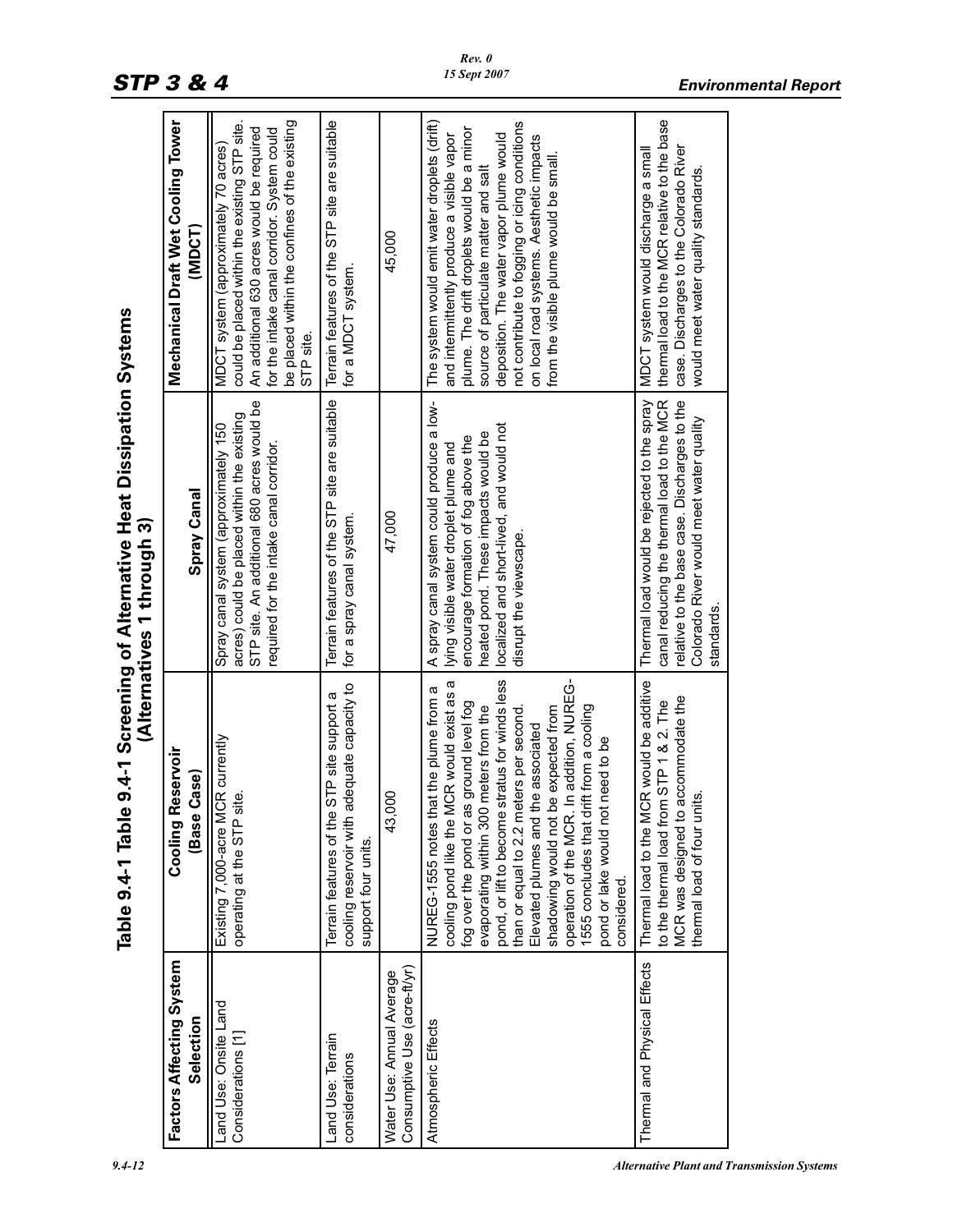| <b>Alternative Plant and Transmission Systems</b> | 9.4-13 |
|---------------------------------------------------|--------|
|---------------------------------------------------|--------|

|                                                     |                                                                                                                                                                                                                                                                                                                                                                                                                                                    | Table 9.4-1 Table 9.4-1 Screening of Alternative Heat Dissipation Systems<br>(Alternatives 1 through 3) (Continued)                                                                                                                                                                                                                                                                                                                       |                                                                                                                                                                                                                                                                                                                                                                                                                                           |
|-----------------------------------------------------|----------------------------------------------------------------------------------------------------------------------------------------------------------------------------------------------------------------------------------------------------------------------------------------------------------------------------------------------------------------------------------------------------------------------------------------------------|-------------------------------------------------------------------------------------------------------------------------------------------------------------------------------------------------------------------------------------------------------------------------------------------------------------------------------------------------------------------------------------------------------------------------------------------|-------------------------------------------------------------------------------------------------------------------------------------------------------------------------------------------------------------------------------------------------------------------------------------------------------------------------------------------------------------------------------------------------------------------------------------------|
| Factors Affecting System<br>Selection               | Reservoir<br>Base Case<br>Cooling                                                                                                                                                                                                                                                                                                                                                                                                                  | Spray Canal                                                                                                                                                                                                                                                                                                                                                                                                                               | Mechanical Draft Wet Cooling Tower<br>(MDCT)                                                                                                                                                                                                                                                                                                                                                                                              |
| Noise Impacts [2]                                   | unobtrusive. Continuous noise level at site<br>ndistinguishable from background and<br>Emits broadband noise that is largely<br>boundary estimated at 43 dBA.                                                                                                                                                                                                                                                                                      | unobtrusive. Continuous noise level at site<br>indistinguishable from background and<br>Emits broadband noise that is largely<br>boundary estimated at 42 dBA.                                                                                                                                                                                                                                                                            | unobtrusive. Continuous noise level at site<br>indistinguishable from background and<br>Emits broadband noise that is largely<br>boundary estimated at 52 dBA.                                                                                                                                                                                                                                                                            |
| Aesthetics and Recreational<br><b>Benefits</b>      | with minimum stream flow requirements for<br>Consumptive water use and discharges for<br>the cooling reservoir would be consistent<br>wildlife water demand, and recreation<br>environmental maintenance, fish and<br>Colorado River navigation and                                                                                                                                                                                                | with minimum stream flow requirements for<br>Consumptive water use and discharges for<br>a spray canal system would be consistent<br>wildlife water demand, and recreation<br>environmental maintenance, fish and<br>Colorado River navigation and                                                                                                                                                                                        | requirements for Colorado River navigation<br>MDCT structures would pose higher visual<br>and environmental maintenance, fish and<br>discharges for a MDCT system would be<br>canal alternatives. The plumes resemble<br>viewscape. Consumptive water use and<br>impacts than cooling reservoir or spray<br>wildlife water demand, and recreation<br>consistent with minimum stream flow<br>clouds and would not disrupt the              |
| Legislative Restrictions                            | Approach and through-screen velocities are<br>the intake for STP 1 & 2 was designed to be<br>velocity of 0.5 fps is not expected to change<br>accommodate the new units. The approach<br>0.5 fps. The intake structure built for STP 1<br>Section 5.3.1.2). The approach velocity for<br>regulated by EPA and subject to review<br>under best management practices (see<br>& 2 has unused pumping capacity to<br>when STP 3 & 4 become operational | Intake structure would meet Section 316(b)<br>Regulatory restrictions would not negatively<br>impact application of this heat dissipation<br>thermal load from blowdown. Storage of<br>makeup and blowdown at the STP site<br>would mitigate the impacts to the river.<br>limitation would address the additional<br>discharge permit thermal discharge<br>regulations, as applicable. TPDES<br>of the CWA and the implementing<br>system | Regulatory restrictions would not negatively<br>Intake structure would meet Section 316(b)<br>impact application of this heat dissipation<br>thermal load from blowdown. Storage of<br>makeup and blowdown at the STP site<br>would mitigate the impacts to the river.<br>limitation would address the additional<br>discharge permit thermal discharge<br>regulations, as applicable. TPDES<br>of the CWA and the implementing<br>system |
| Is this a suitable alternative<br>for the STP site? | Yes                                                                                                                                                                                                                                                                                                                                                                                                                                                | Yes                                                                                                                                                                                                                                                                                                                                                                                                                                       | Yes                                                                                                                                                                                                                                                                                                                                                                                                                                       |
|                                                     | [1] Acreage does not include land requirements (2,25 acres) associated with storage reservoirs for makeup water and blowdown for the spray canal and cooling towers systems.<br>[2] Continuous noise only. Estimate does not include intermittent noise due to makeup pumps and traveling water screens at the intake locations.<br>The existing 7000-acre MCR was assumed to fulfill these water storage requirements                             |                                                                                                                                                                                                                                                                                                                                                                                                                                           |                                                                                                                                                                                                                                                                                                                                                                                                                                           |

*Rev. 0 15 Sept 2007*

# *STP 3 & 4 Environmental Report*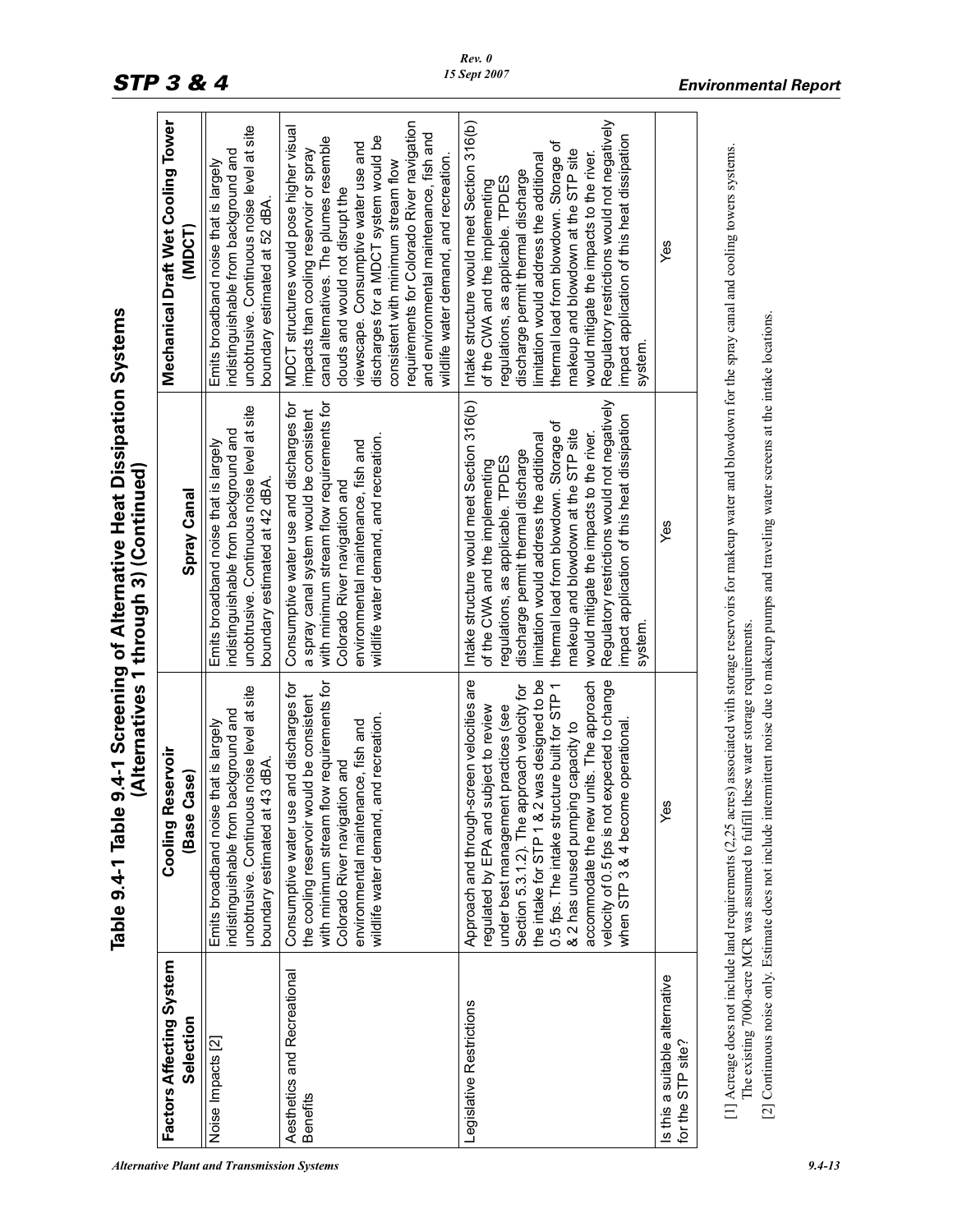|                                                               |                                                                                                                                                                                                                                                                                                                                                                                     | Table 9.4-2 Screening of Alternative Heat Dissipation Systems (Alternatives 4 through 6) (Continued)                                                                                                                                                                                                                                                                                     |                                                                                                                                                                                                                                                                                                                                                                        |
|---------------------------------------------------------------|-------------------------------------------------------------------------------------------------------------------------------------------------------------------------------------------------------------------------------------------------------------------------------------------------------------------------------------------------------------------------------------|------------------------------------------------------------------------------------------------------------------------------------------------------------------------------------------------------------------------------------------------------------------------------------------------------------------------------------------------------------------------------------------|------------------------------------------------------------------------------------------------------------------------------------------------------------------------------------------------------------------------------------------------------------------------------------------------------------------------------------------------------------------------|
| Factors Affecting System<br>Selection                         | Natural Draft Wet Cooling Towers<br><b>DCT)</b><br>₹                                                                                                                                                                                                                                                                                                                                | Mechanical Draft Wet/Dry Cooling<br>Towers (MDW/DCT)                                                                                                                                                                                                                                                                                                                                     | Fan-Assisted Natural Draft Cooling<br>Towers (FNDCT)                                                                                                                                                                                                                                                                                                                   |
| Land Use: Onsite Land<br>Considerations [1]                   | An additional 630<br>acres) could be placed within the<br>NDCT system (approximately 80<br>acres would be required for the<br>intake canal corridor.<br>existing STP site.                                                                                                                                                                                                          | be placed within the existing STP site.<br>MDW/DCT system (~70 acres) could<br>required for the intake canal corridor.<br>An additional 630 acres would be                                                                                                                                                                                                                               | additional 630 acres would be required<br>placed within the existing STP site. An<br>(approximately 70 acres) could be<br>for the intake canal corridor.<br>Fan-assisted NDCT system                                                                                                                                                                                   |
| Land Use: Terrain<br>considerations                           | Terrain features of the STP site are<br>suitable for a NDCT system                                                                                                                                                                                                                                                                                                                  | Terrain features of the STP site are<br>suitable for a MDW/DCT system.                                                                                                                                                                                                                                                                                                                   | Terrain features of the STP site are<br>suitable for a fan-assisted NDCT<br>system                                                                                                                                                                                                                                                                                     |
| Water Use: Annual Average<br>Consumptive Use (acre-<br>ft/yr) | $\infty$<br>45,                                                                                                                                                                                                                                                                                                                                                                     | 42,000                                                                                                                                                                                                                                                                                                                                                                                   | 45,000                                                                                                                                                                                                                                                                                                                                                                 |
| Atmospheric Effects                                           | systems. Aesthetic impacts from the<br>source of particulate matter and salt<br>The<br>deposition. The water vapor plume<br>would not contribute to fogging or<br>droplets (drift) and intermittently<br>produce a visible vapor plume.<br>drift droplets would be a minor<br>emit water<br>icing conditions on local road<br>Id be small.<br>The system would<br>visible plume wou | would be a minor source of particulate<br>The system would emit water droplets<br>visible vapor plume. The drift droplets<br>matter and salt deposition. The water<br>vapor plume would result in minimal<br>(drift) and intermittently produce a<br>Aesthetic impacts from the visible<br>conditions on local road systems.<br>additional fogging but no icing<br>plume would be small. | fogging or icing conditions on local road<br>would be a minor source of particulate<br>The system would emit water droplets<br>visible vapor plume. The drift droplets<br>matter and salt deposition. The water<br>systems. Aesthetic impacts from the<br>vapor plume would not contribute to<br>(drift) and intermittently produce a<br>visible plume would be small. |
| Thermal and Physical<br><b>Effects</b>                        | relative to the base case. Discharges<br>iver would meet<br>ω<br>NDCT system would discharge<br>small thermal load to the MCR<br>water quality standards.<br>to the Colorado R                                                                                                                                                                                                      | small thermal load to the MCR relative<br>MDW/DCT system would discharge a<br>to the base case. Discharges to the<br>Colorado River would meet water<br>quality standards.                                                                                                                                                                                                               | discharge a small thermal load to the<br>would meet water quality standards.<br>Fan-assisted NDCT system would<br>Discharges to the Colorado River<br>MCR relative to the base case                                                                                                                                                                                    |
| Noise Impacts [2]                                             | noise that is largely<br>Continuous noise<br>level at site boundary estimated at<br>rom background<br>Emits broadband<br>and unobtrusive.<br>indistinguishable<br>44 dBA.                                                                                                                                                                                                           | indistinguishable from background and<br>unobtrusive. Continuous noise level at<br>Emits broadband noise that is largely<br>site boundary estimated at 52 dBA.                                                                                                                                                                                                                           | indistinguishable from background and<br>unobtrusive. Continuous noise level at<br>Emits broadband noise that is largely<br>site boundary estimated at 54 dBA.                                                                                                                                                                                                         |

*Rev. 0 15 Sept 2007*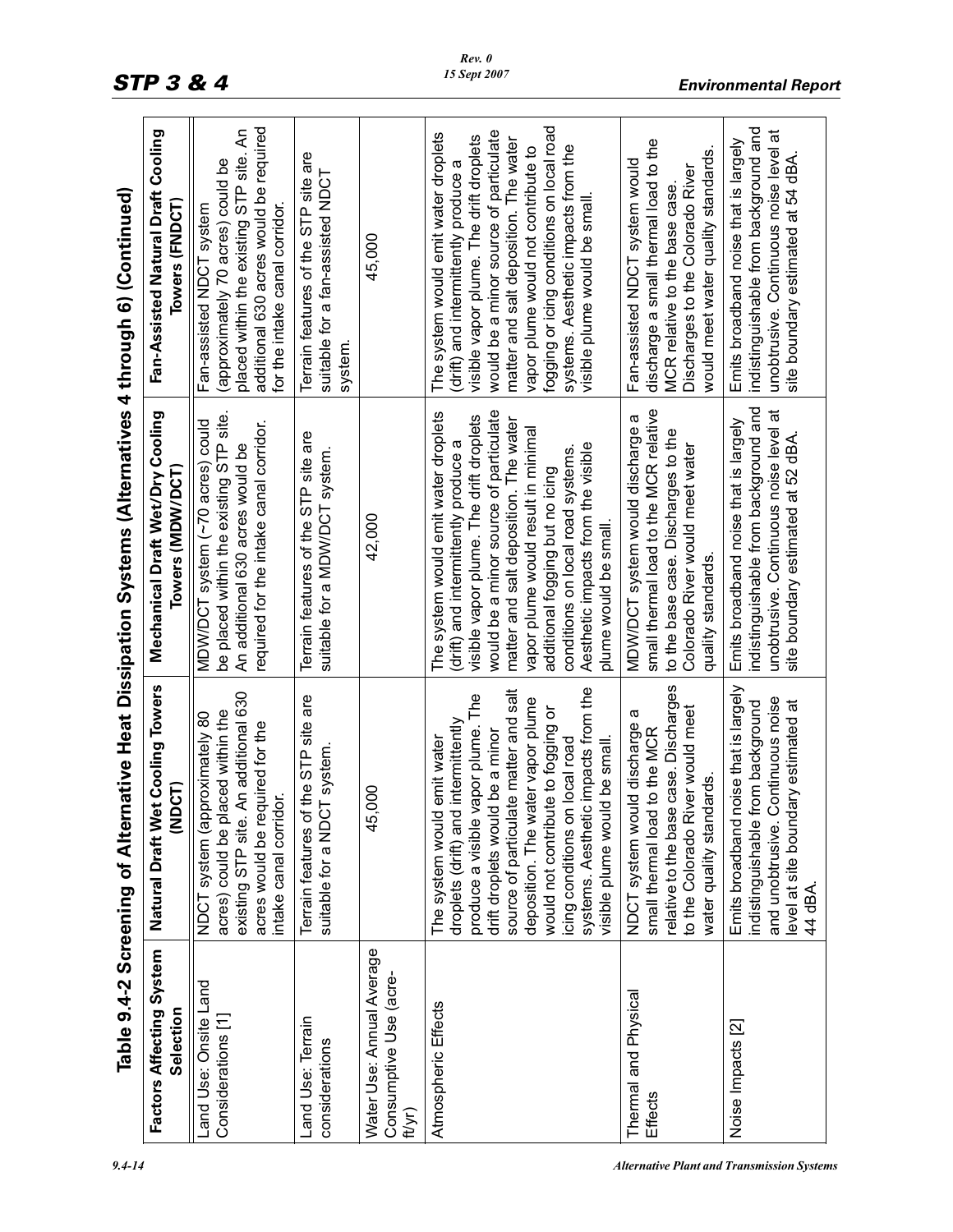|                                                       |                                                                                                                                                                                                                                                                                                                                                                                                                                                       | Table 9.4-2 Screening of Alternative Heat Dissipation Systems (Alternatives 4 through 6) (Continued)(Continued)                                                                                                                                                                                                                                                                                                                              |                                                                                                                                                                                                                                                                                                                                                                                                                                                                           |
|-------------------------------------------------------|-------------------------------------------------------------------------------------------------------------------------------------------------------------------------------------------------------------------------------------------------------------------------------------------------------------------------------------------------------------------------------------------------------------------------------------------------------|----------------------------------------------------------------------------------------------------------------------------------------------------------------------------------------------------------------------------------------------------------------------------------------------------------------------------------------------------------------------------------------------------------------------------------------------|---------------------------------------------------------------------------------------------------------------------------------------------------------------------------------------------------------------------------------------------------------------------------------------------------------------------------------------------------------------------------------------------------------------------------------------------------------------------------|
| Factors Affecting System<br>Selection                 | et Cooling Towers<br>(NDCT)<br>Natural Draft W                                                                                                                                                                                                                                                                                                                                                                                                        | Mechanical Draft Wet/Dry Cooling<br>Towers (MDW/DCT                                                                                                                                                                                                                                                                                                                                                                                          | Fan-Assisted Natural Draft Cooling<br>Towers (FNDCT)                                                                                                                                                                                                                                                                                                                                                                                                                      |
| Aesthetics and Recreational<br>Benefits               | environmental maintenance, fish and<br>height (approximately 500 feet). The<br>plumes resemble clouds and would<br>would be consistent with minimum<br>highest visual impact due to their<br>NDCT structures would pose the<br>NDCT system<br>Colorado River navigation and<br>stream flow requirements for<br>Consumptive water use and<br>wildlife water demand, and<br>not disrupt the viewscape.<br>discharges for a<br>recreation.               | Consumptive water use and discharges<br>consistent with minimum stream flow<br>reservoir or spray canal alternatives.<br>maintenance, fish and wildlife water<br>higher visual impacts than cooling<br>MDW/DCT structures would pose<br>for a MDW/DCT system would be<br>The plumes resemble clouds and<br>would not disrupt the viewscape.<br>requirements for Colorado River<br>navigation and environmental<br>demand, and recreation.    | Consumptive water use and discharges<br>resemble clouds and would not disrupt<br>for a fan-assisted NDCT system would<br>Fan-assisted NDCT structures (height<br>flow requirements for Colorado River<br>maintenance, fish and wildlife water<br>be consistent with minimum stream<br>~180 ft) would pose visual impacts<br>conventional NDCT. The plumes<br>greater than MDCT but less than<br>navigation and environmental<br>demand, and recreation.<br>the viewscape. |
| Legislative Restrictions                              | Storage of makeup<br>applicable. TPDES discharge permit<br>the STP site would<br>Intake structure would meet Section<br>application of this<br>address the additional thermal load<br>thermal discharge limitation would<br>Regulatory restrictions would not<br>mitigate the impacts to the river.<br>implementing regulations, as<br>316(b) of the CWA and the<br>heat dissipation system<br>negatively impact<br>and blowdown at<br>from blowdown. | applicable. TPDES discharge permit<br>and blowdown at the STP site would<br>Intake structure would meet Section<br>negatively impact application of this<br>from blowdown. Storage of makeup<br>address the additional thermal load<br>thermal discharge limitation would<br>Regulatory restrictions would not<br>mitigate the impacts to the river.<br>implementing regulations, as<br>316(b) of the CWA and the<br>heat dissipation system | applicable. TPDES discharge permit<br>and blowdown at the STP site would<br>Intake structure would meet Section<br>from blowdown. Storage of makeup<br>negatively impact application of this<br>address the additional thermal load<br>thermal discharge limitation would<br>Regulatory restrictions would not<br>mitigate the impacts to the river.<br>implementing regulations, as<br>316(b) of the CWA and the<br>heat dissipation system                              |
| s this a suitable alternative<br>site?<br>for the STP | @                                                                                                                                                                                                                                                                                                                                                                                                                                                     | Yes                                                                                                                                                                                                                                                                                                                                                                                                                                          | Yes                                                                                                                                                                                                                                                                                                                                                                                                                                                                       |
|                                                       | cooling towers systems. The existing 7000-acre MCR was assumed to fulfill these water storage requirements.                                                                                                                                                                                                                                                                                                                                           | [1] Acreage does not include land requirements (2125 acres) associated with storage reservoirs for makeup water and blowdown for the spray canal and<br>[2] Continuous noise only. Estimate does not include intermittent noise due to makeup pumps and traveling water screens at the intake locations.                                                                                                                                     |                                                                                                                                                                                                                                                                                                                                                                                                                                                                           |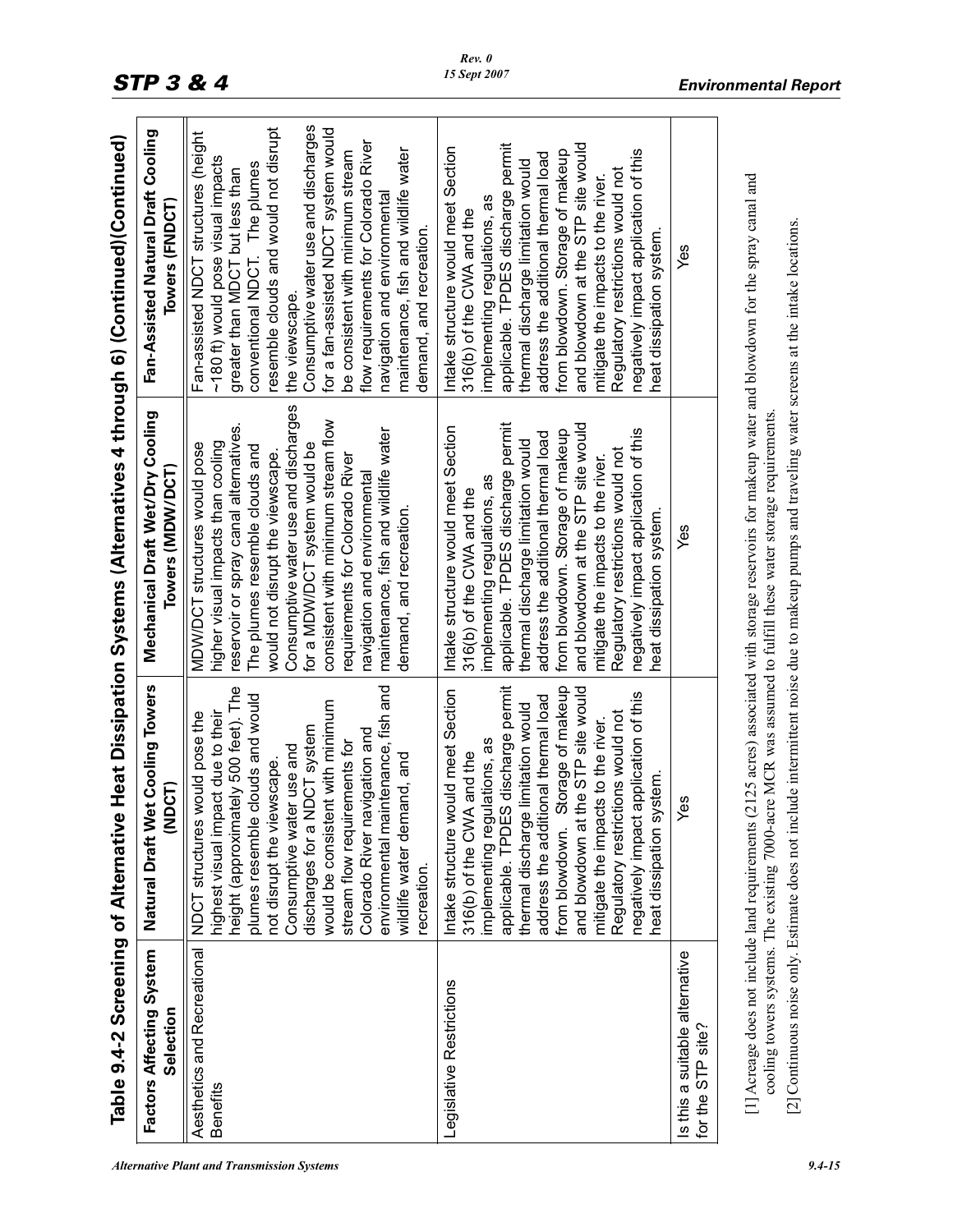|                                              | Table 9.4-3 Comparison of                                                                                                                                                                 | Alternative Circulating Water Intake Structure Locations at the MCR                                                                                                                                                                                                                |                                                                   |                                                                                                                                                                                                                                          |
|----------------------------------------------|-------------------------------------------------------------------------------------------------------------------------------------------------------------------------------------------|------------------------------------------------------------------------------------------------------------------------------------------------------------------------------------------------------------------------------------------------------------------------------------|-------------------------------------------------------------------|------------------------------------------------------------------------------------------------------------------------------------------------------------------------------------------------------------------------------------------|
| Attribute                                    | פ<br>Option 1 - Intake Alon<br>Existing Dike                                                                                                                                              | Option 2 - Intake West of Combined<br>STP 1 & 2 and 3 & 4 Discharge                                                                                                                                                                                                                | Option 3 - Offshore<br>Intake                                     | STP 1 & 2 Intake and<br>Between Existing<br>Option 4 - Intake<br>Discharge                                                                                                                                                               |
| Embankment Integrity<br><b>MCR</b> Perimeter | eq<br>excavation for construction<br>perimeter embankment to<br>of the intake structure to t<br>Provides sufficient clear<br>embankment integrity<br>distance from the<br>pose no risk to | Approximately 400 foot width cut from<br>Intake structure located at least 200<br>embankment to eliminate possible<br>stability issues and embankment<br>top of berm to allow passage for<br>feet from base of perimeter<br>displacement/deformation.<br>circulating water piping. | Similar to Option 2                                               | Similar to Option 2                                                                                                                                                                                                                      |
| Room for Expansion                           | Location can accommodate<br>a larger intake structure<br>with minor adjustments                                                                                                           | ≨                                                                                                                                                                                                                                                                                  | $\frac{1}{2}$                                                     | Location does not allow for<br>expansion (e.g., if required<br>flow rates increase due to<br>condenser configuration)<br>construction activities.<br>Limited space and<br>accessibility for                                              |
| Ease of Construction                         | Optimum access allowing<br>construction methods<br>straight forward                                                                                                                       | ≨                                                                                                                                                                                                                                                                                  | construction would be<br>Cost of underwater<br>prohibitively high | embankment base road to<br>STP 1 & 2 intake structure.<br>Unacceptable to obstruct<br>used daily to service the<br>Circulating water piping<br>the access road as it is<br>would block existing<br>access road from<br>top of berm road. |
| Cooling Efficiency                           | ≨                                                                                                                                                                                         | Could impede cooling efficiency by the<br>water flow path between the discharge<br>MCR as it reduces by half the cooling<br>outfall and the respective intakes of<br>either the existing plant or the new<br>units                                                                 | $\frac{1}{2}$                                                     | ≨                                                                                                                                                                                                                                        |

## *STP 3 & 4 Environmental Report*